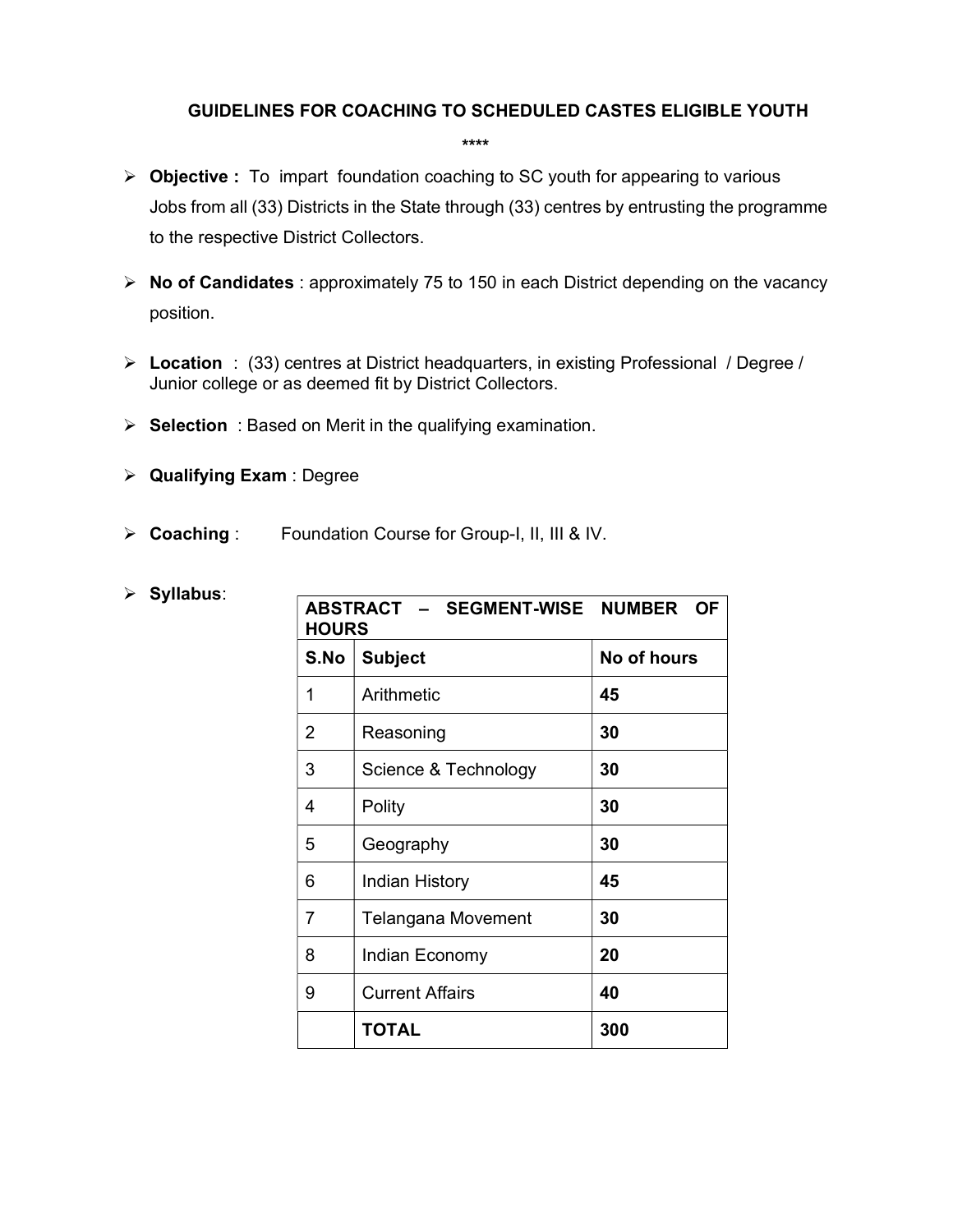- $\triangleright$  **Duration** : 1  $\frac{1}{2}$  months to 2 months
- $\triangleright$  Facilities provided : 1. Selected candidates would be provided Rs.75/- per day towards Lunch and tea, as DBT.
	- 2. Study material worth Rs.1500/- will be provided to each student

## $\triangleright$  Eligibility of candidates :

- (a) Only SC candidates
- (b) Graduate degree
- (c) The annual income of the parent / guardian / family should not be more than Rs.3.00 lakhs
- (d) A candidate should not be employed.
- (e) A candidate should also be eligible as per the eligibility and norms prescribed by Telangana State Public Service Commission.

## COMMON GUIDELINES FOR ADMISSION PROCEDURE :

The applications are received on the website – http://tsstudycircle.co.in

| <b>Date</b> | <b>Activity</b>                                                                                                 |
|-------------|-----------------------------------------------------------------------------------------------------------------|
| 06.04.2022  | Identification of coaching centers                                                                              |
| 08.04.202   | Issue of press release / notification by the District                                                           |
| 09.04.2022. | Receiving of online applications                                                                                |
| 18.04.2022  | Last date for receipt of applications                                                                           |
| 19.04.2022  | Preparation of merit list based on marks in the qualifying<br>examination                                       |
| 20.04.2022  | Display of merit list at DSCDO office / Communication to<br>the individuals through phone / mail / Text msg SMS |
| 22.04.2022  | Verification of documents and admissions                                                                        |
| 25.04.2022. | Commencement of classes                                                                                         |